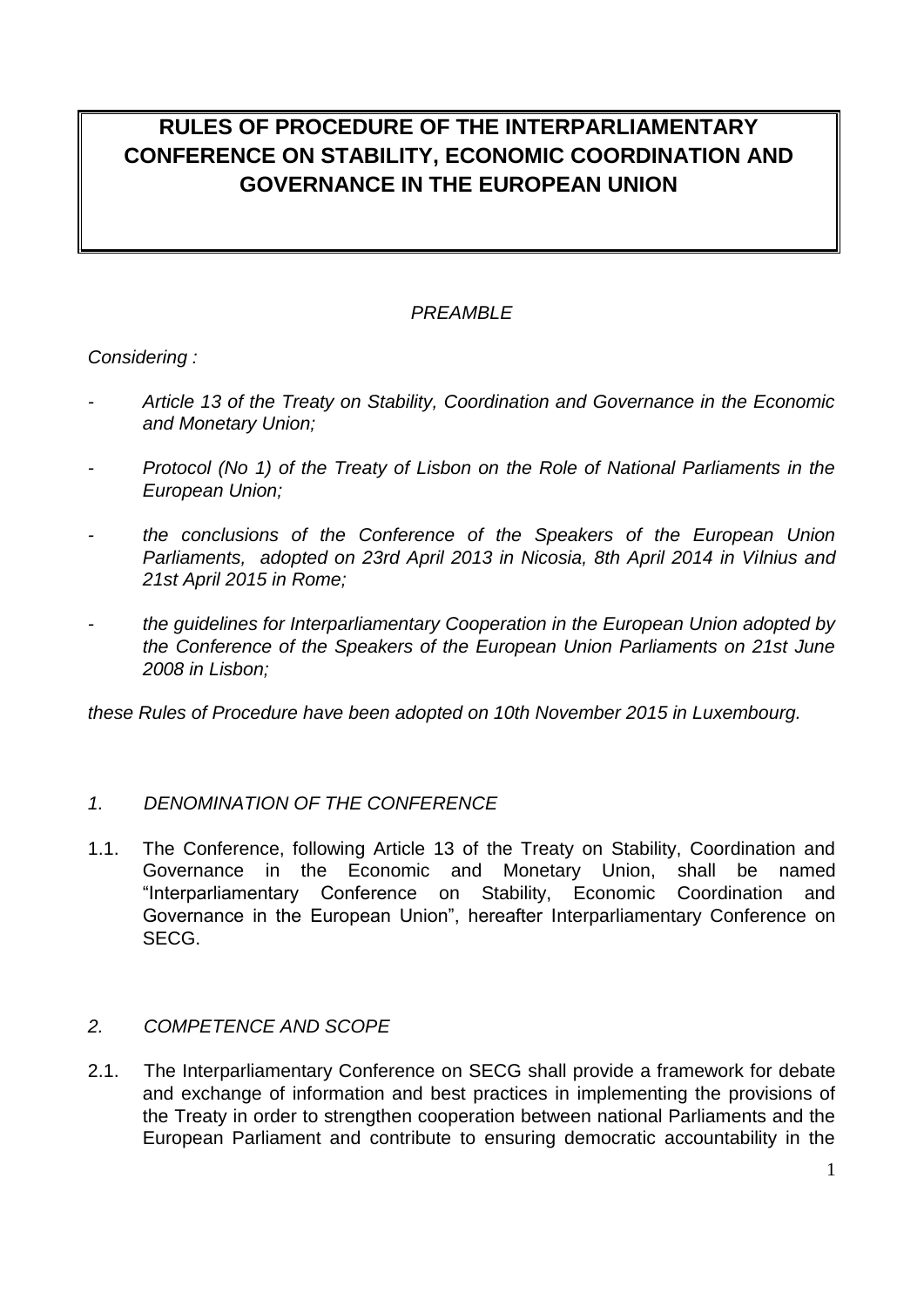area of economic governance and budgetary policy in the EU, particularly in the EMU, taking into account the social dimension and without prejudice to the competences of EU Parliaments.

2.2 The Interparliamentary Conference on SECG shall replace the meetings of the chairpersons of relevant committees organised within the framework of the parliamentary dimension of the Presidency of the Council by the national Parliament of the Member State holding the Presidency, hereinafter referred to as the Presidency Parliament.

## *3. ROLE OF THE PRESIDENCY AND ORGANISATION OF THE MEETINGS*

3.1 Frequency and place of meetings

The Interparliamentary Conference on SECG shall convene at least twice a year, in coordination with the cycle of the European Semester. In the first semester of each year, it shall be held in Brussels and will be co-hosted and co-presided over by the Presidency Parliament and the European Parliament. In the second semester of each year, it shall be held in the Member State holding the EU Presidency and presided over by the Presidency Parliament.

3.2 Convocation of the meetings

The Interparliamentary Conferences on SECG should be convened before the presentation of the Annual Growth Survey and the adoption of the National Reform Programmes.

3.3Presidential Troika

The Presidential Troika of the Interparliamentary Conference on SECG shall consist of the delegations of the current, preceding and following Presidency Parliaments and of the European Parliament.

3.4 Agenda

A draft agenda to be submitted to other Parliaments shall be drawn up by the Presidency Parliament and in close cooperation with the Presidential Troika. In the first semester of each year the latter shall be drawn up together with the European Parliament.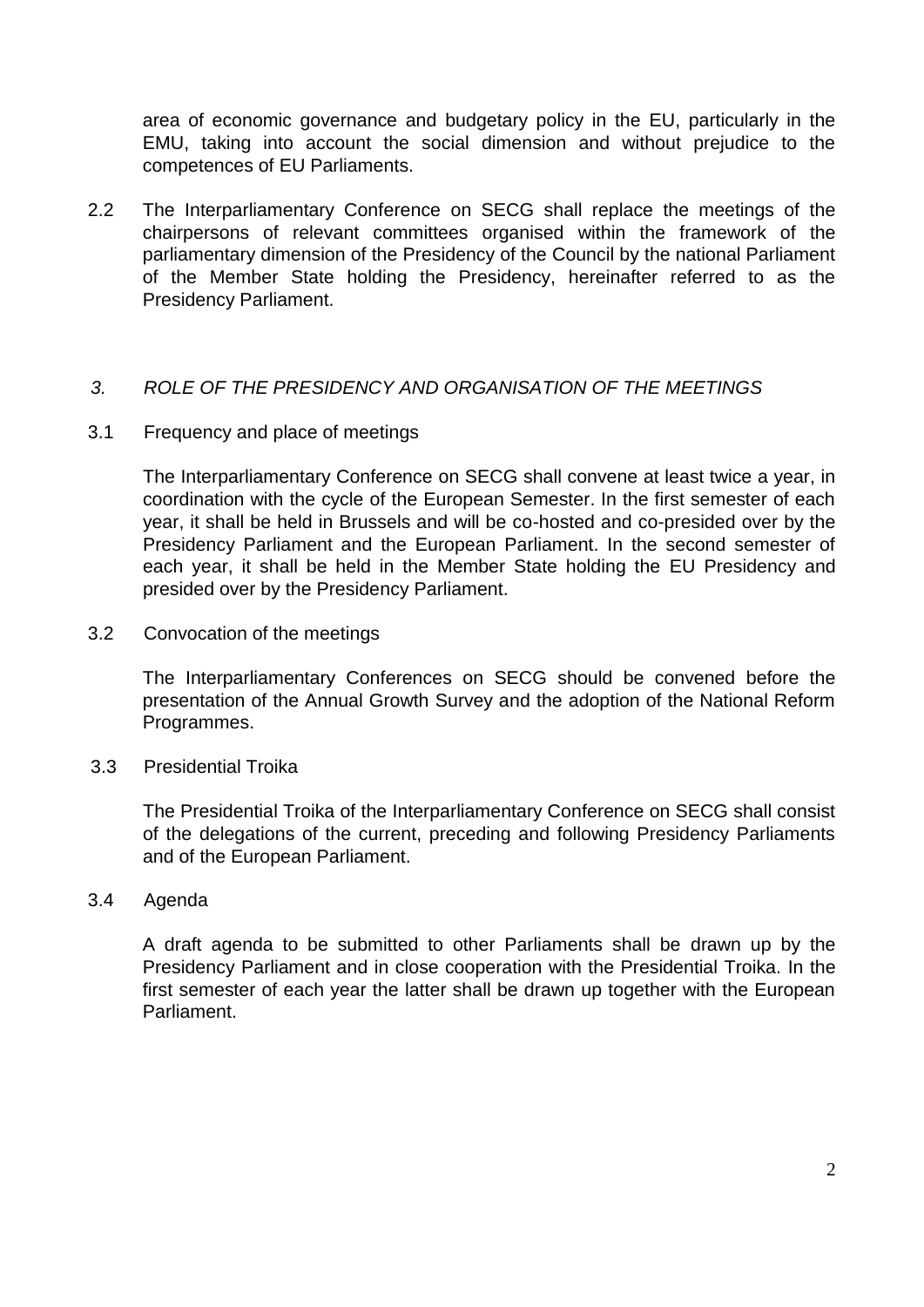#### 3.5 Conduct of meetings

At the beginning of each meeting, the Presidency Parliament shall set the timetable of the Interparliamentary Conference on SECG and shall determine the order and the length of interventions. In the first semester of each year these shall be set together with the European Parliament.

#### 3.6 Documentation

The secretariat of the Presidency Parliament shall prepare the necessary documents. In the first semester of each year the documentation shall be prepared together with the European Parliament.

3.7. Modus operandi

The Interparliamentary Conference on SECG shall operate on the basis of the principle of consensus.

3.8. Public access to the meetings

Meetings of the Interparliamentary Conference on SECG shall be public, unless otherwise determined.

#### *4. COMPOSITION*

## 4.1 Members

The Interparliamentary Conference on SECG shall be composed of delegations from the relevant committees of the national Parliaments of EU Members States and the European Parliament. The composition and size of delegations shall be determined by each Parliament.

#### 4.2 Representatives of EU Institutions

The President of the European Council, the President of the Eurogroup and the relevant members of the European Commission and other EU Institutions should be invited to the Interparliamentary Conference on SECG to set out the priorities and strategies of the EU in the areas being discussed by this conference.

#### 4.3 Observers

Two members of the Parliaments of each candidate country shall be invited as observers to the Interparliamentary Conference on SECG.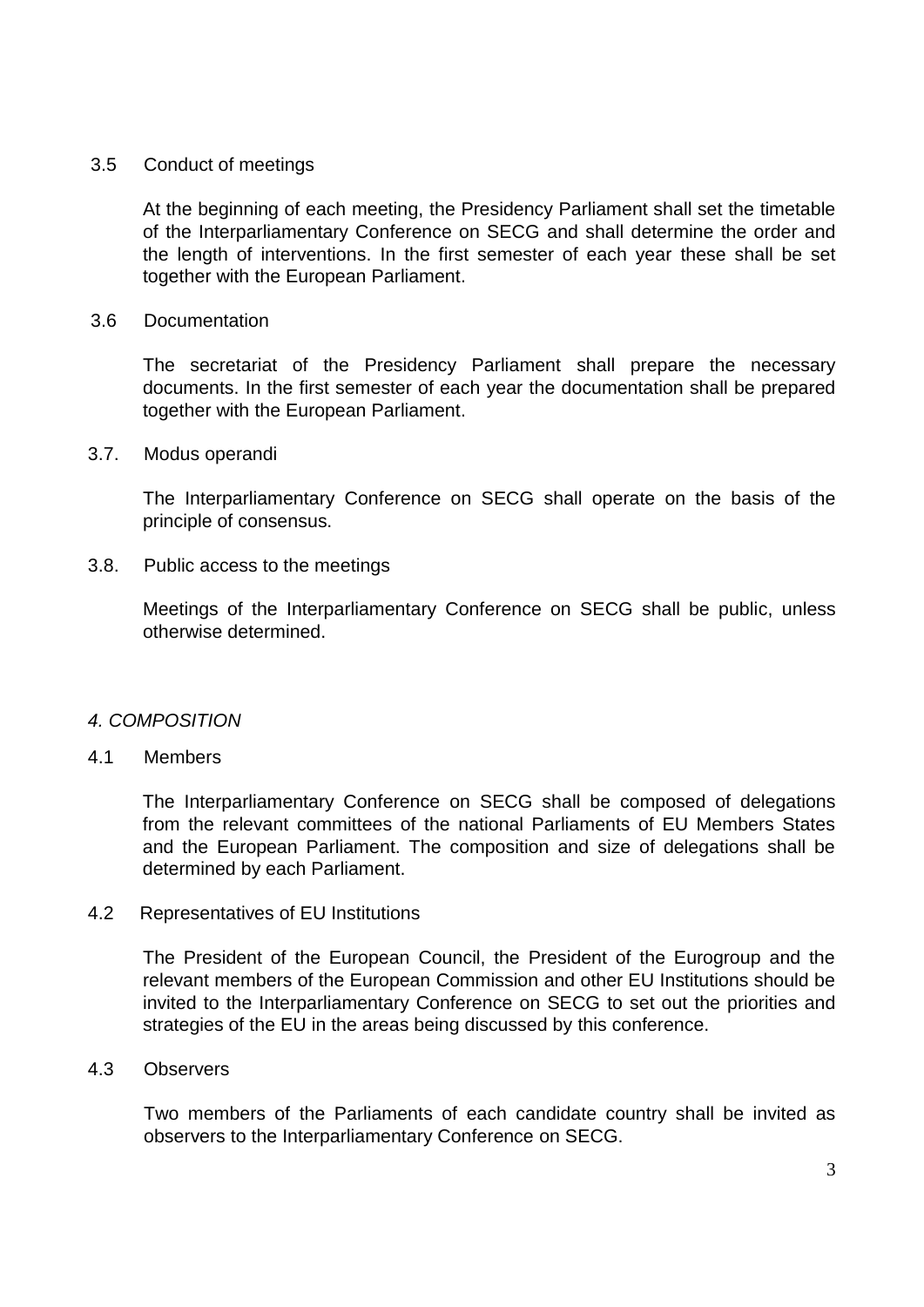## 4.4 Special guests

The Presidency Parliament may also invite, after consulting the Presidential Troika, observers from other EU institutions or bodies as well as from other Parliaments as special guests. In the first semester of each year, these invitations shall be established together with the European Parliament. The delegations of other Parliaments shall be represented by one member each.

## *5. LANGUAGE REGIME*

5.1 The working languages of the Interparliamentary Conference on SECG shall be English and French.

#### 5.2 Interpretation

Simultaneous interpretation from and into English and French, as well as from and into the language(s) of the Member State of the EU Council Presidency shall be provided by the Presidency Parliament in the second and by the European Parliament in the first semester of each year. Simultaneous interpretation into additional languages may be provided if requested; its costs shall be borne by the relevant national delegation or the European Parliament. The host Parliament shall make available the appropriate technical facilities.

#### 5.3. Documents

The documents of the Interparliamentary Conference on SECG shall be transmitted to national Parliaments and to the European Parliament in English and in French. Each Parliament shall be responsible for translating these documents into its official language(s). Each delegation shall be responsible for translating any document which it submits to the Interparliamentary Conference on SECG into English and/or French.

#### *6. CONCLUSIONS*

6.1 The Presidency Parliament may present non-binding conclusions on the outcome of the meeting in English and French. In the first semester of each year the latter may be presented together with the European Parliament.